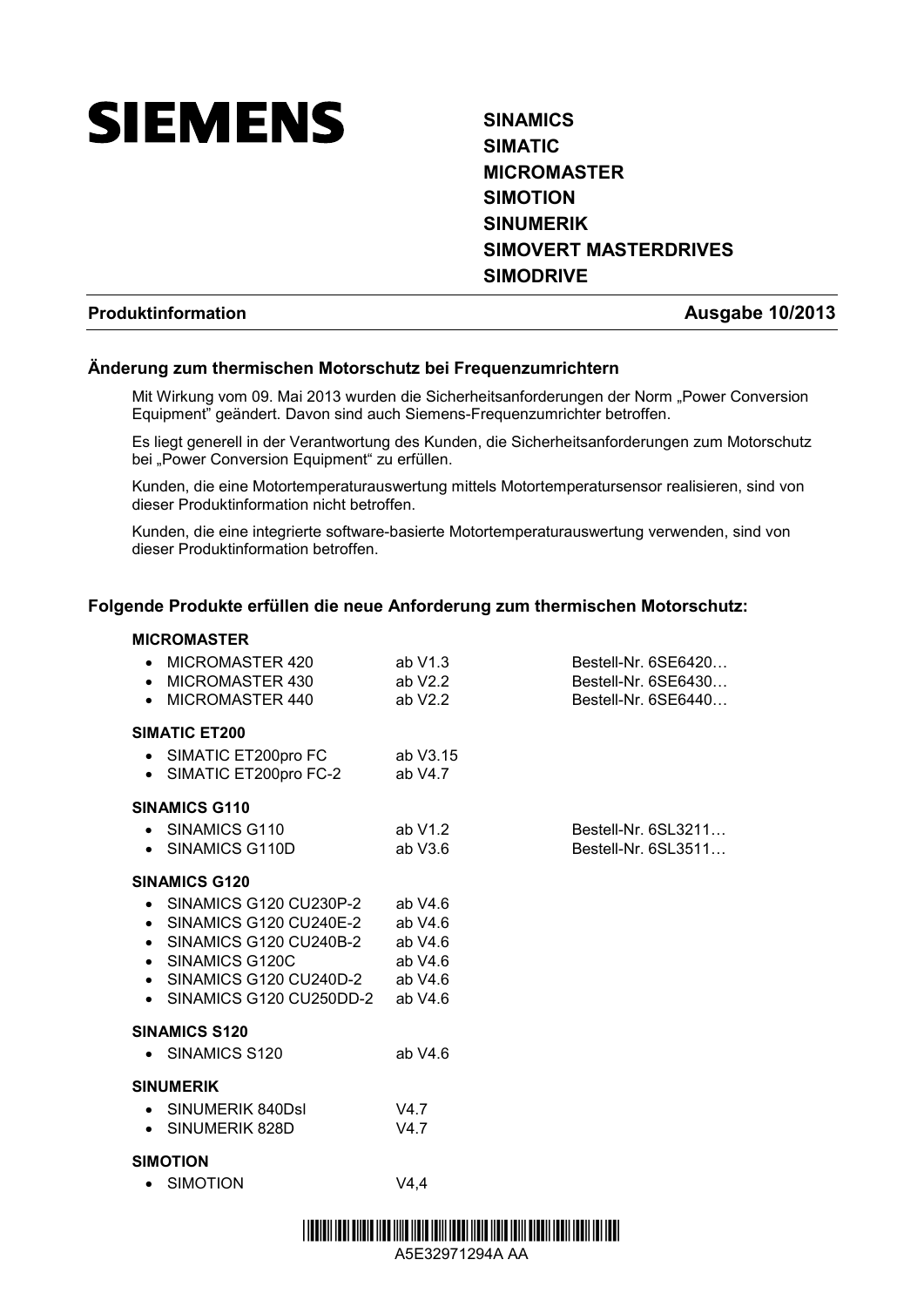### **In die folgenden Produkte ist der thermische Motorschutz nicht integriert:**

| <b>SINUMERIK</b>                                                                                                                                                                                                                                                                             |                                                                                                                                                                                         |                                                    |                                                                                                                                                                                                                                                                                                                                                  |
|----------------------------------------------------------------------------------------------------------------------------------------------------------------------------------------------------------------------------------------------------------------------------------------------|-----------------------------------------------------------------------------------------------------------------------------------------------------------------------------------------|----------------------------------------------------|--------------------------------------------------------------------------------------------------------------------------------------------------------------------------------------------------------------------------------------------------------------------------------------------------------------------------------------------------|
| • SINUMERIK 840DsI<br>• SINUMERIK 828D                                                                                                                                                                                                                                                       |                                                                                                                                                                                         | V2.6, V2.7, V4.3, V4.4, V4.5                       | V1.3, V1.4, V1.4, V2.3, V2.4, V2.5, V2.6, V2.7, V4.4, V4.5                                                                                                                                                                                                                                                                                       |
| <b>SIMOTION</b>                                                                                                                                                                                                                                                                              |                                                                                                                                                                                         |                                                    |                                                                                                                                                                                                                                                                                                                                                  |
| • SIMOTION                                                                                                                                                                                                                                                                                   | V4,1, V4.2, V4.3                                                                                                                                                                        |                                                    |                                                                                                                                                                                                                                                                                                                                                  |
| <b>SINAMICS S120</b>                                                                                                                                                                                                                                                                         |                                                                                                                                                                                         |                                                    |                                                                                                                                                                                                                                                                                                                                                  |
| • SINAMICS S120 CU320-2<br><b>SINAMICS S120 CU320-2</b><br>$\bullet$<br>• SINAMICS S120 CU320-2<br>• SINAMICS S120 CU320-2<br>• SINAMICS S120 CU320-2<br>• SINAMICS S120 CU320-2<br>• SINAMICS S120 CU320-2<br>• SINAMICS S120 CU320-2<br>• SINAMICS S120 CU320-2<br>• SINAMICS S120 CU320-2 | <b>V2.1 HFx</b><br><b>V2.2 HFx</b><br>$V2.3$ HFx<br>V2.4 SP1 HFx<br><b>V2.5 SP1 HFx</b><br>V2.6 SP2 HFx<br><b>V4.3 HFx</b><br><b>V4.3 SP2 HFx</b><br><b>V4.4 HFx</b><br><b>V4.5 HFx</b> |                                                    | Bestell-Nr. 6SL3054-0CB0x-1AA0<br>Bestell-Nr. 6SL3054-0CC0x-1AA0<br>Bestell-Nr. 6SL3054-0CD0x-1AA0<br>Bestell-Nr. 6SL3054-0CE0x-1AA0<br>Bestell-Nr. 6SL3054-0CF0x-1AA0<br>Bestell-Nr. 6SL3054-0CG0x-1AA0<br>Bestell-Nr. 6SL3054-0ED0x-1BA0<br>Bestell-Nr. 6SL3054-0TA0x-1BA0<br>Bestell-Nr. 6SL3054-0EE0x-1BA0<br>Bestell-Nr. 6SL3054-0EF0x-1BA0 |
| <b>MICROMASTER</b><br>MICROMASTER 3<br>$\bullet$<br>MICROMASTER 410<br>$\bullet$<br>MICROMASTER 411<br>$\bullet$<br>• MICROMASTER 436<br>MICROMASTER MMI / CM2<br>$\bullet$                                                                                                                  |                                                                                                                                                                                         |                                                    | Bestell-Nr. 6SE32<br>Bestell-Nr. 6SE6410<br>Bestell-Nr. 6SE6411<br>Bestell-Nr. 6SE6436<br>Bestell-Nr. 6SE96                                                                                                                                                                                                                                      |
| <b>SIMOVERT</b><br><b>SIMOVERT Masterdrives</b><br>$\bullet$                                                                                                                                                                                                                                 |                                                                                                                                                                                         |                                                    | Bestell-Nr. 6SE7                                                                                                                                                                                                                                                                                                                                 |
| <b>SIMODRIVE</b><br>• SIMODRIVE<br>• SIMODRIVE POSMO                                                                                                                                                                                                                                         |                                                                                                                                                                                         |                                                    | Bestell-Nr. 6SN11<br>Bestell-Nr. 6SN2 / 6SN2                                                                                                                                                                                                                                                                                                     |
| <b>SINAMICS S110</b><br>• SINAMICS S110 MMC Card S110<br>• SINAMICS S110 MMC Card S110<br>SINAMICS S110 MMC Card S110<br>$\bullet$                                                                                                                                                           |                                                                                                                                                                                         | V4.1 HFx<br><b>V4.3 SP1 HFx</b><br><b>V4.4 HFx</b> | Bestell-Nr. 6SL3054-4EB00-0AA0<br>Bestell-Nr. 6SL3054-4ED00-0AA0<br>Bestell-Nr. 6SL3054-4EE00-0AA0                                                                                                                                                                                                                                               |
| SIMATIC ET200<br>• SINAMICS ET200S (ICU 24 $(F)$ )                                                                                                                                                                                                                                           |                                                                                                                                                                                         |                                                    |                                                                                                                                                                                                                                                                                                                                                  |
| <b>SINAMICS G120</b><br>SINAMICS G120 (CU240E, CU240S, G120D)<br>SINAMICS G120 CU230P-2 BT / HVAC<br>• SINAMICS G120 CU230P-2 CAN<br>• SINAMICS G120 CU230P-2 DP                                                                                                                             |                                                                                                                                                                                         | V4.4<br>V4.4<br>V4.4                               | Bestell-Nr. 6SL3243-6BB30-1HA2<br>Bestell-Nr. 6SL3243-0BB30-1CA2<br>Bestell-Nr. 6SL3243-0BB30-1PA2                                                                                                                                                                                                                                               |

Um die neuen UL-Anforderung (entsprechend NEC, article 430.126(A)(2) and UL508C rev. Nov. 2010) zu erfüllen, empfehlen wir eine der folgenden Möglichkeiten:

- Verwenden Sie Produkte mit einer software-basierten Motortemperaturauswertung (siehe Seite 1).
- Installieren Sie ein Siemens-Überlastrelais der Serie 3RU motorseitig am Frequenzumrichter, um den Motorschutz zu gewährleisten. Siehe auch: [http://www.automation.siemens.com/mcms/industrial](http://www.automation.siemens.com/mcms/industrial-controls/de/schutzgeraete/ueberlastrelais/Seiten/default.aspx)[controls/de/schutzgeraete/ueberlastrelais/Seiten/default.aspx](http://www.automation.siemens.com/mcms/industrial-controls/de/schutzgeraete/ueberlastrelais/Seiten/default.aspx)
- Verwenden Sie Motoren mit eingebautem Temperatursensor (KTY/PTC) und aktivieren die Auswertung der Motortemperatur über diesen Sensor.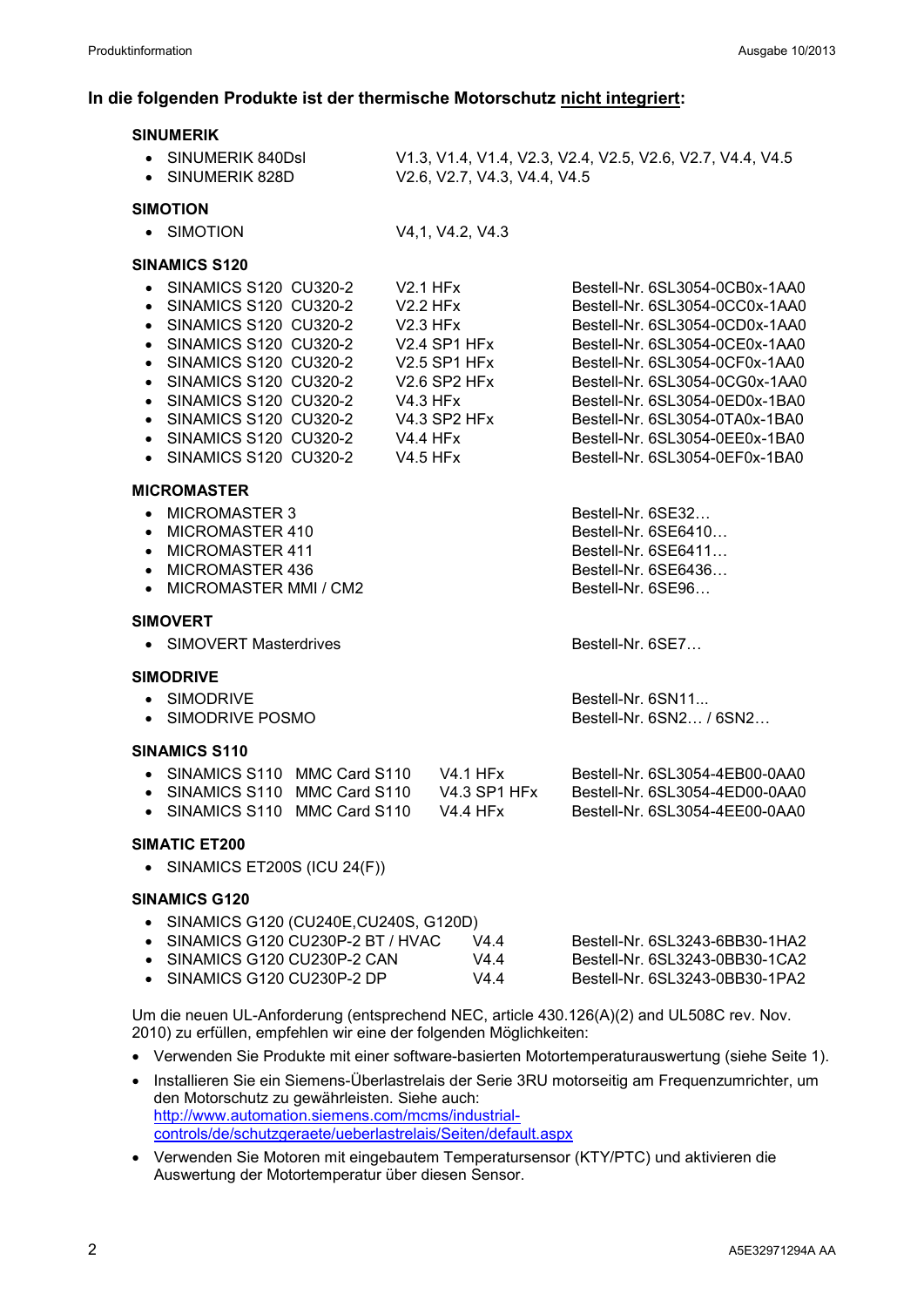

# **SINAMICS SIMATIC MICROMASTER SIMOTION SINUMERIK SIMOVERT MASTERDRIVES SIMODRIVE**

Order no. 6SL3211... Order no. 6SL3511...

# **Product information Edition 10/2013**

# **Change regarding thermal motor protection for frequency converters**

The safety requirements specified in the "Power Conversion Equipment" standard were changed as of May 9, 2013. This also affects Siemens frequency converters.

Responsibility for meeting motor protection safety requirements as given in the "Power Conversion Equipment" standard always lies with the customer.

Customers who use motor temperature sensors to evaluate motor temperatures are not affected by this product information.

Customers who use an integrated, software-based feature to evaluate motor temperatures are affected by this product information.

#### **The following products meet the new thermal motor protection requirements:**

#### **MICROMASTER**

| • MICROMASTER 420 | from $V1.3$ | Order no. 6SE6420 |
|-------------------|-------------|-------------------|
| • MICROMASTER 430 | from $V2.2$ | Order no. 6SE6430 |
| • MICROMASTER 440 | from V2.2   | Order no. 6SE6440 |

#### **SIMATIC ET200**

| • SIMATIC ET200pro FC | from $V3.15$ |
|-----------------------|--------------|
| SIMATIC ET200pro FC-2 | from $V4.7$  |

#### **SINAMICS G110**

| SINAMICS G110  | from $V1.2$           |
|----------------|-----------------------|
| SINAMICS G110D | from V <sub>3.6</sub> |

#### **SINAMICS G120**

- SINAMICS G120 CU230P-2 from V4.6
- SINAMICS G120 CU240E-2 from V4.6
- SINAMICS G120 CU240B-2 from V4.6<br>• SINAMICS G120C from V4.6
- SINAMICS G120C from V4.6<br>• SINAMICS G120 CU240D-2 from V4.6
- $\bullet$  SINAMICS G120 CU240D-2
- SINAMICS G120 CU250DD-2 from V4.6

# **SINAMICS S120**

• SINAMICS S120 from V4.6

#### **SINUMERIK**

| SINUMERIK 840D sl | V4 7 |
|-------------------|------|
| SINUMERIK 828D    | V4 7 |

#### **SIMOTION**

• SIMOTION V4,4

<u> I ITT III III III TIITTE IITT IIII TIITT ITTII ITTEI IITTE IITTE TEILI TEITII ITTII ITTII ITTII ITTII ITTII </u>

A5E32971294A AA